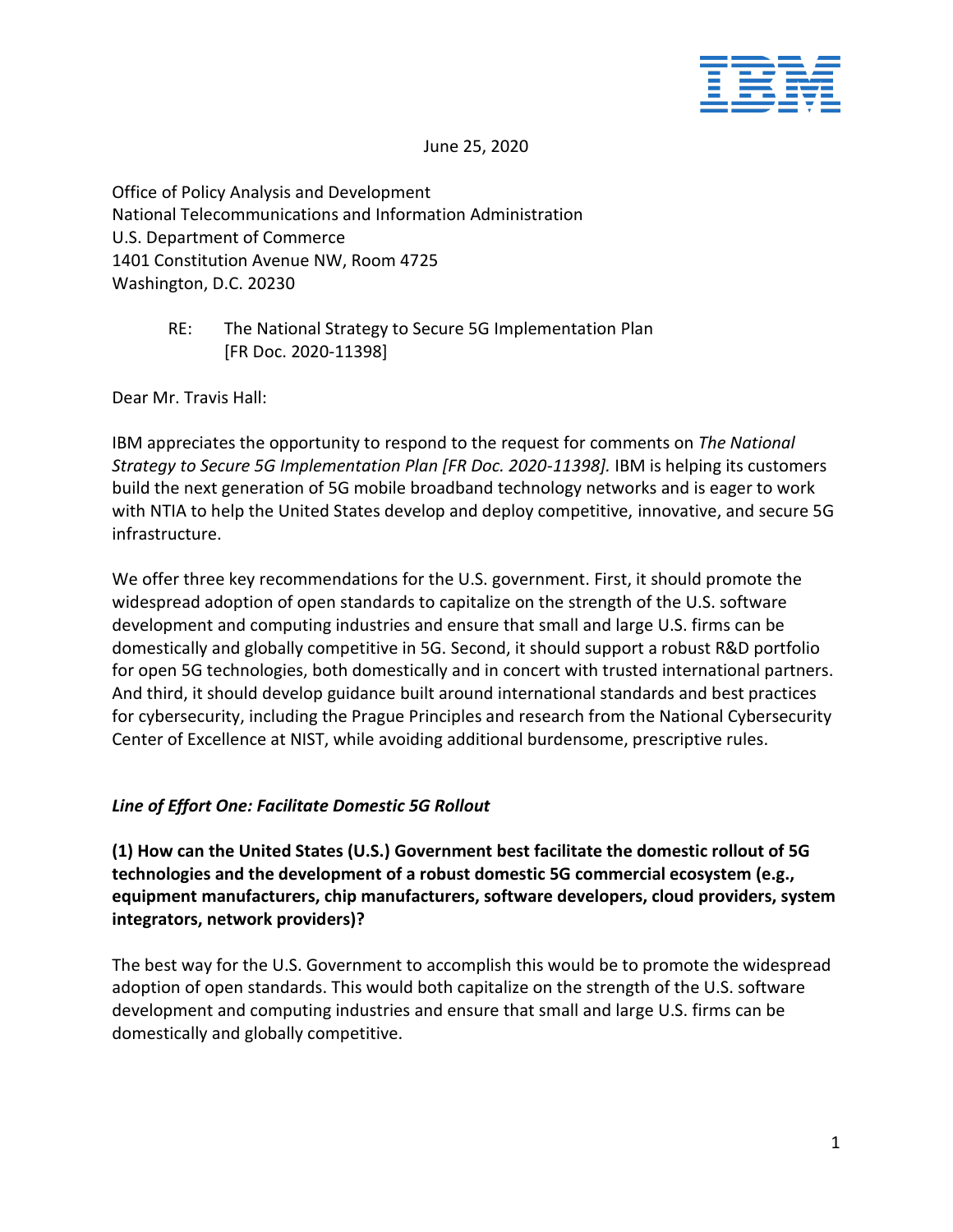

Unfortunately, some telecom market leaders rely on and continue to build closed 5G technologies that prevent the integration of hardware or software from different vendors. This has created a global chokepoint in the availability of critical 5G technologies.

Closed systems in telecommunications can:

• Dramatically impede competition and innovation. Inhibiting third parties from developing offerings that will work with those systems prevents a "plug and play" approach to 5G, and this lack

of competitive pressure reduces incentives for incumbent companies to innovate.

- Increase vendor lock-in, driving up costs. Vendor lock-in can force customers to continue to use these closed systems lest they pay high switching costs to replace their entire network.
- Jeopardize reliability. Should a 5G network rely heavily on closed technology from only one provider, the reliability and trustworthiness of the network is put in jeopardy if the provider becomes unable to maintain these technologies.

In effect, the use of closed systems in telecommunications poses a significant threat to the speed with which the United States can grow a robust domestic 5G commercial ecosystem that is innovative, competitive, cost-effective, and reliable.

In contrast, the use of 5G technologies built around open standards ensures that any company can create 5G offerings that can easily interoperate with any other company's offerings. This means that small startups and incumbent firms alike are on an even playing field and can compete to develop innovative and cost-effective "plug and play" solutions.

The benefits of open standards are particularly evident at radio access network (RAN) layer at the edge of 5G networks. The radio access network relies on several pieces of hardware and software working together to foster connectivity between devices like smart phones, connected vehicles, and sensors and the network core. The use of closed, black-box architectures by some companies prevents their technology from easily, seamlessly, and securely working with technology from any other provider, limiting innovation and competition in the RAN layer.

Fortunately, many in industry are coalescing around the idea that open approaches to 5G are vital to their business, just as they are vital to national security and the economy. For example, IBM has pledged to adopt the Open Radio Access Network (O-RAN) standard, along with many other companies, as the foundation for the critically important RAN layer of 5G networks. The O-RAN standard is a multiplier, enabling exponential growth in 5G by fostering healthy competition in software communities, as contributors define open specifications so that components from different companies can work together to form a "best of breed" solution. Open 5G architectures like the O-RAN standard break down "walled gardens" and drive innovation.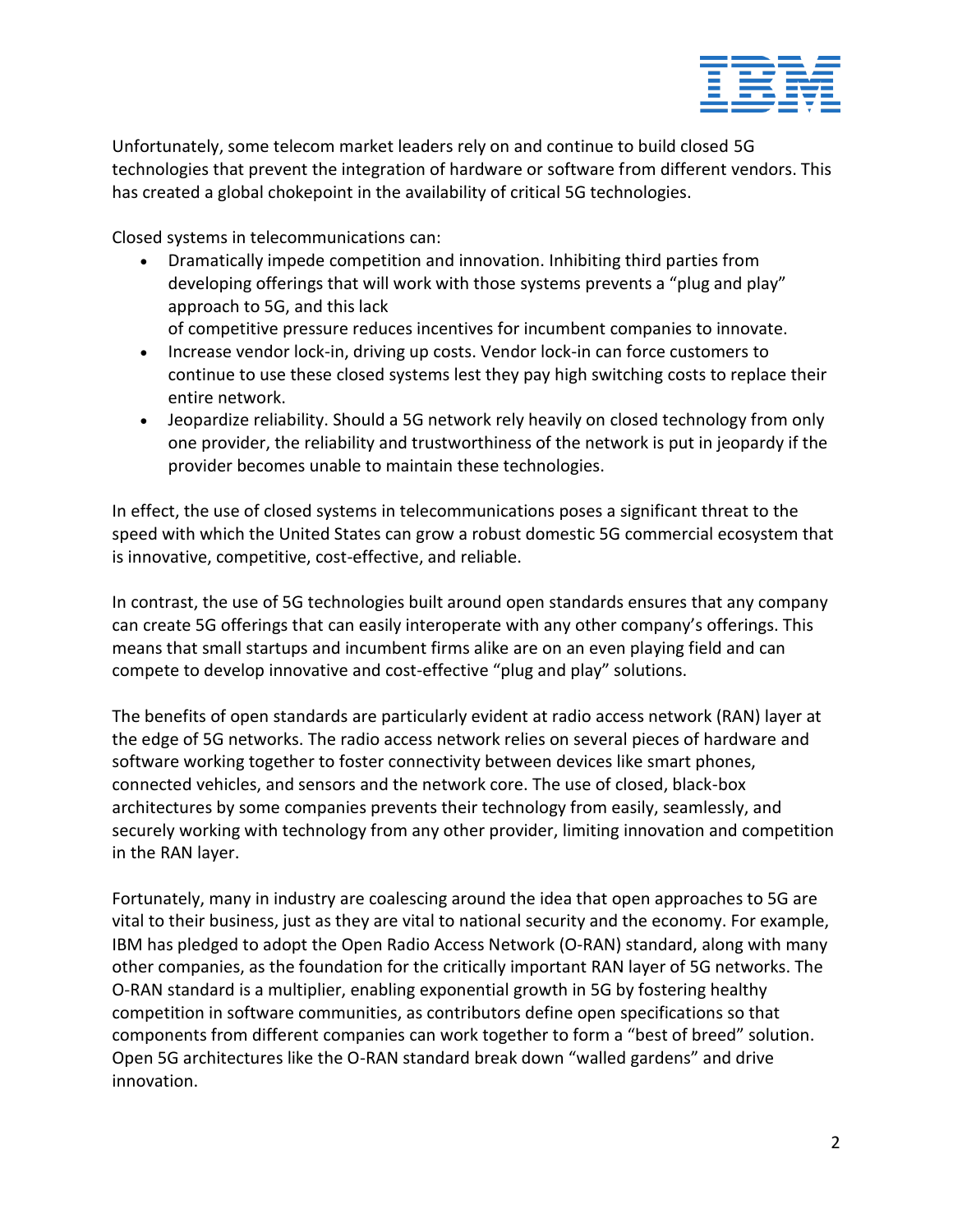

While IBM and other companies are leading the development and deployment of open technologies-based 5G, the U.S. government can help accelerate this transformation by ensuring the National Strategy to Secure 5G, and any future 5G strategies, promote the adoption of open standards. For example, the National Telecommunications and Information Administration should use its convening authority to discuss, report on, and promote open 5G technologies to raise awareness and adoption domestically and globally. Additionally, the Department of Defense should use its procurement authorities to fast-track and give preferred consideration for 5G solutions that utilize open standards, in its 5G infrastructure pilots. And the Federal Communications Commission should encourage industry to only fund the purchase of 5G telecommunications equipment that utilizes open standards.

### **(2) How can the U.S. Government best foster and promote the research, development, testing, and evaluation of new technologies and architectures?**

There are many opportunities for the U.S. government to accelerate the research and development of open 5G technologies by industry, research agencies, and academia. These include, but are not limited to:

- Direct financial incentives, such as R&D grants funded by money raised from spectrum auctions or other sources, or low- or no-interest loans for investments in open 5G technologies;
- Tax incentives, such as an increase in the R&D tax credit specifically for investments in 5G R&D; and
- Investments in human capital, such as working with the National Science Foundation to promote the development of skills necessary to develop and work with 5G technologies;

Fortunately, legislative solutions to enact these strategies already exist. Section 501 of the Intelligence Authorization Act for FY2021 and the bipartisan U.S.A. Telecommunications Act (H.R.6624) would make a substantial amount of funding available to accelerate the research and development of open 5G technologies. $1$  The administration should work with Congress to pursue a diverse portfolio of strategies to foster and promote the research and development of new and open 5G technologies and architectures.

**(4) What areas of research and development should the U.S. Government prioritize to achieve and maintain U.S. leadership in 5G? How can the U.S. Government create an environment that encourages private sector investment in 5G technologies and beyond? If possible, identify specific goals that the U.S. Government should pursue as part of its research, development, and testing strategy.**

<sup>1</sup>[https://www.congress.gov/bill/116th-congress/senate-bill/3905/text,](https://www.congress.gov/bill/116th-congress/senate-bill/3905/text) [https://www.congress.gov/bill/116th](https://www.congress.gov/bill/116th-congress/house-bill/6624/)[congress/house-bill/6624/](https://www.congress.gov/bill/116th-congress/house-bill/6624/)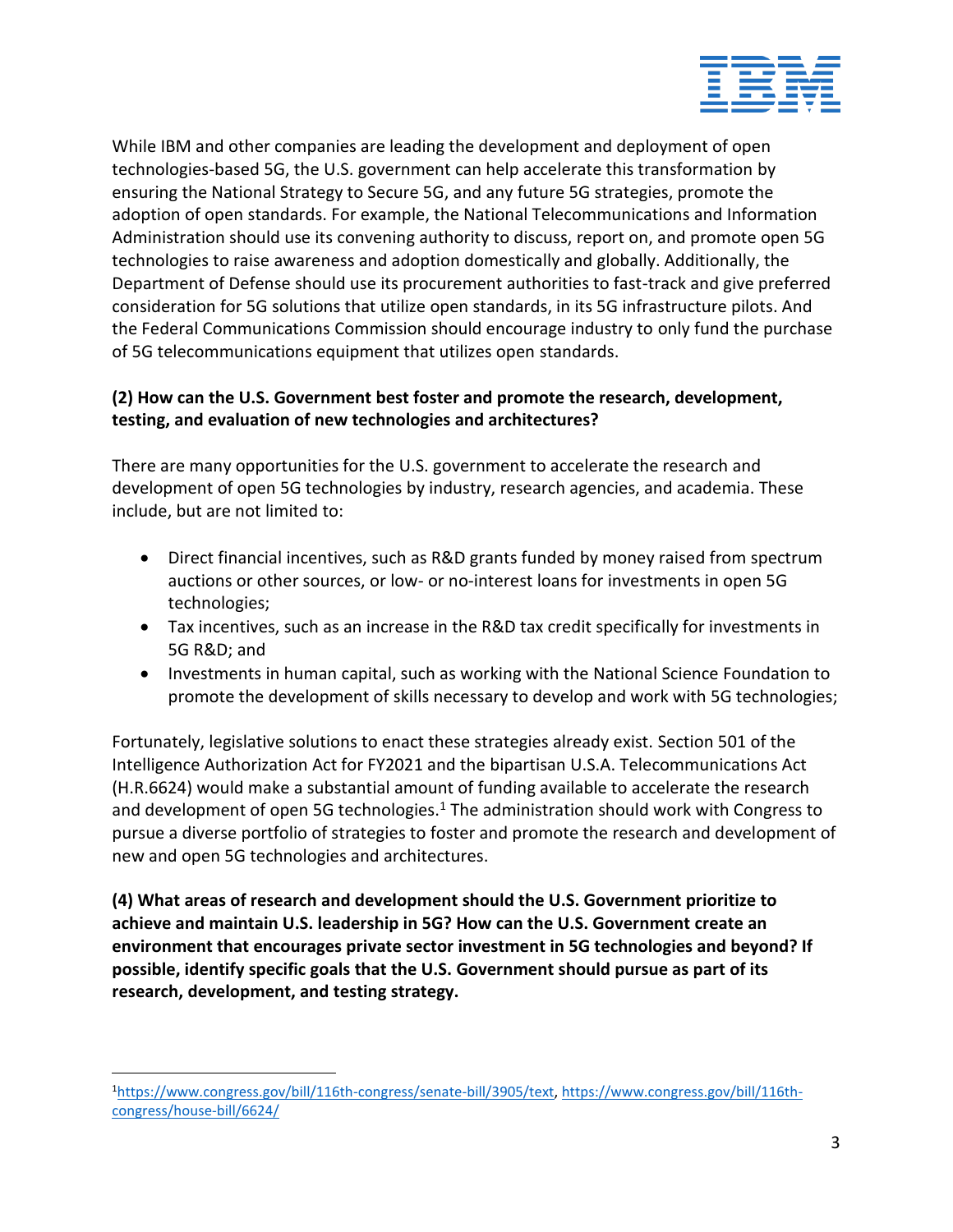

As described above, the best way to encourage the private sector to invest in 5G technologies is to encourage the widespread adoption of open standards. When incumbents with large market share rely on closed systems to prevent interoperability and create high switching costs, small and large companies alike face high barriers to entry. By contrast, a 5G ecosystem built around open architectures would create a robust and competitive marketplace in which firms of any size can carve out market share with innovative new offerings.

The U.S. government should also strive to foster competition and consumer choice throughout the 5G ecosystem. For example, the government should seek to eliminate barriers to telecommunications customers implementing or transitioning to open source-driven cloud technologies, which can provide customers with greater control, stability, and resiliency.<sup>2</sup>

# *Line of Effort Two: Assess Risks to and Identify Core Security Principles of 5G Infrastructure.*

## **(1) What factors should the U.S. Government consider in the development of core security principles for 5G infrastructure?**

There are several factors the U.S. government should consider. First, the government should use the widely accepted Prague Proposals as a foundation for its approach to 5G security.<sup>3</sup> Second, the National Cybersecurity Center of Excellence (NCCoE) at the National Institute of Standards and Technology (NIST) has launched a project to work with industry to develop a NIST Cybersecurity Practice Guide, which will serve as a public resource to provide guidance about 5G cybersecurity. Traditionally, cybersecurity is addressed by assessing risk and using risk management practices and frameworks, and 5G infrastructure is no different. For example, whether it is applying the foundational NIST Framework for Improving Critical Infrastructure Cybersecurity to the 5G environment or promoting Charter of Trust's Responsibility Throughout the Digital Supply Chain to address IoT security concerns with baseline security requirements for suppliers, both are rooted in public private partnerships and risk management that are transferable to the 5G environment.<sup>4</sup> Overall, as various industry groups, government agencies, and other stakeholders continue to develop cybersecurity resources for 5G, the government should be careful to avoid additional burdensome, prescriptive rules while developing guidance built around international standards and best practices for cybersecurity.

# **(2) What factors should the U.S. Government consider when evaluating the trustworthiness or potential security gaps in U.S. 5G infrastructure, including the 5G infrastructure supply chain? What are the gaps?**

<sup>2</sup> https://www.ibm.com/blogs/policy/open-5g-pov/

<sup>3</sup> https://www.vlada.cz/en/media-centrum/aktualne/prague-5g-security-conference-announced-series-ofrecommendations-the-prague-proposals-173422/

<sup>4</sup> https://www.charteroftrust.com/topics/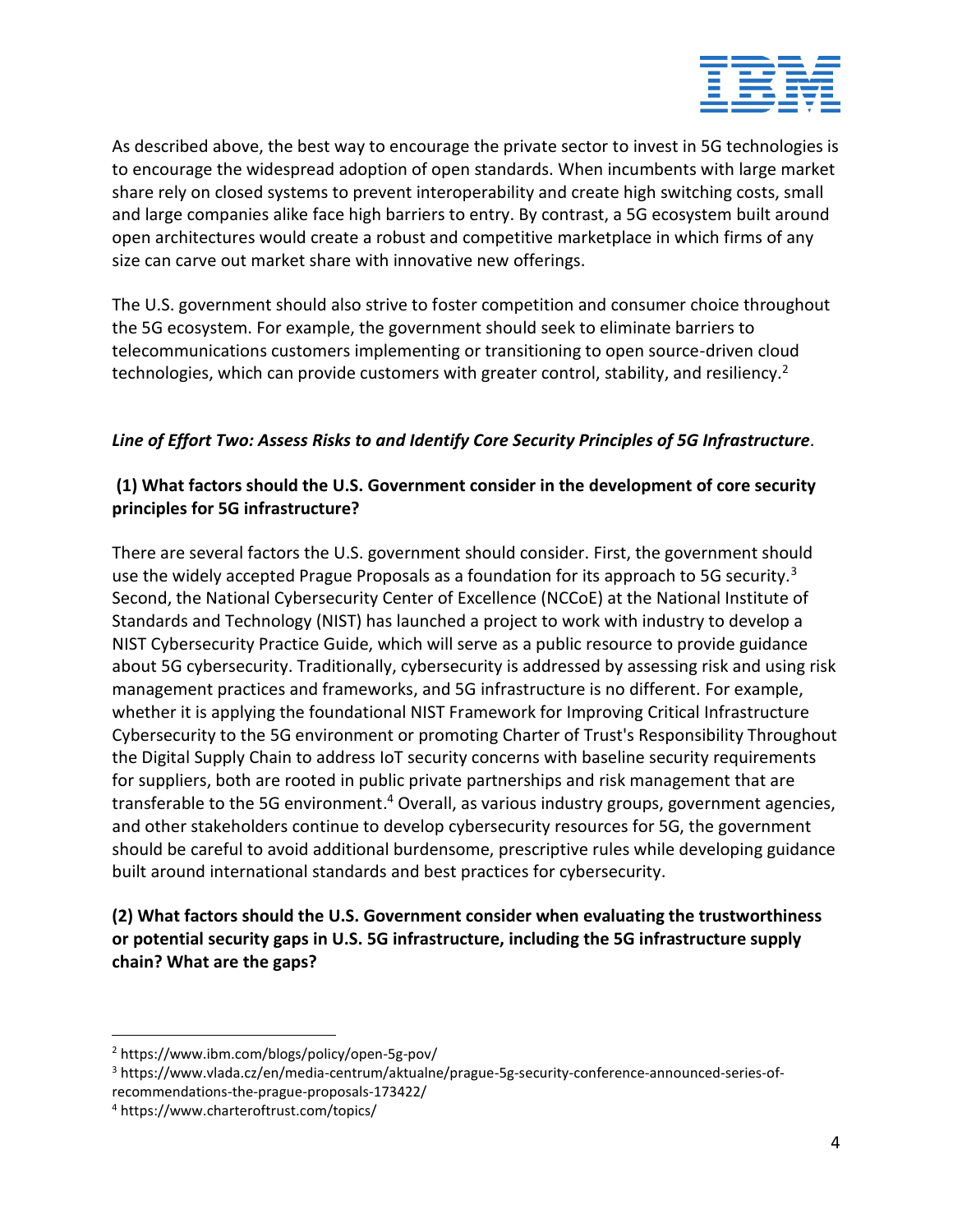

A key factor that the U.S. Government, along with other stakeholders, will have to consider is what is actually meant by the term "5G infrastructure." While 5G entails similar kinds of telecommunications infrastructure as prior generations of wireless technology, it also includes an unprecedented amount of software and is much more reliant on newer technologies like cloud computing to manage network functions. As such, the line between the infrastructure layer and application layer in 5G is blurred. Industry and government in the United States and abroad should agree on a common model that clearly defines what 5G infrastructure entails and use existing global standards to evaluate and develop secure 5G infrastructure. That being said, the government should leverage the work being conducted by the Department of Homeland Security's (DHS) Information and Communications Technology (ICT) Supply Chain Risk Management (SCRM) Task Force and its Tiger Team's inventory of supply chain government programs, legislation, and industry efforts to illustrate the ecosystem of efforts addressing supply chain issues.

# **(4) Are there stakeholder-driven approaches that the U.S. Government should consider to promote adoption of policies, requirements, guidelines, and procurement strategies necessary to establish secure, effective, and reliable 5G infrastructure?**

As mentioned previously, the government should leverage the work group products from the DHS ICT SCRM Task Force, as much of it focuses on risk-based decisions for procurement and is intended to feed into the new Federal Acquisition Security Council's decision-making processes. For example, the government should consider promoting the work of the DHS ICT SCRM Task Force and the qualified bidder/manufacturing lists (QBL/QML) to inform the policy and procurement community on qualification criteria and expectations for 5G infrastructure.

## **(5) Is there a need for incentives to address security gaps in 5G infrastructure? If so, what types of incentives should the U.S. Government consider in addressing these gaps? Are there incentive models that have proven successful that could be applied to 5G infrastructure security?**

The government should incentivize industry adherence to existing security standards, such as ISO 27000 series, ISO/IEC 27036, and ISO/IEC 20243, by granting safe harbor for parties that demonstrate good faith in adhering to these standards.

### *Line of Effort Four: Promote Responsible Global Development and Deployment of 5G*

**(1) How can the U.S. Government best lead the responsible international development and deployment of 5G technology and promote the availability of secure and reliable equipment and services in the market?**